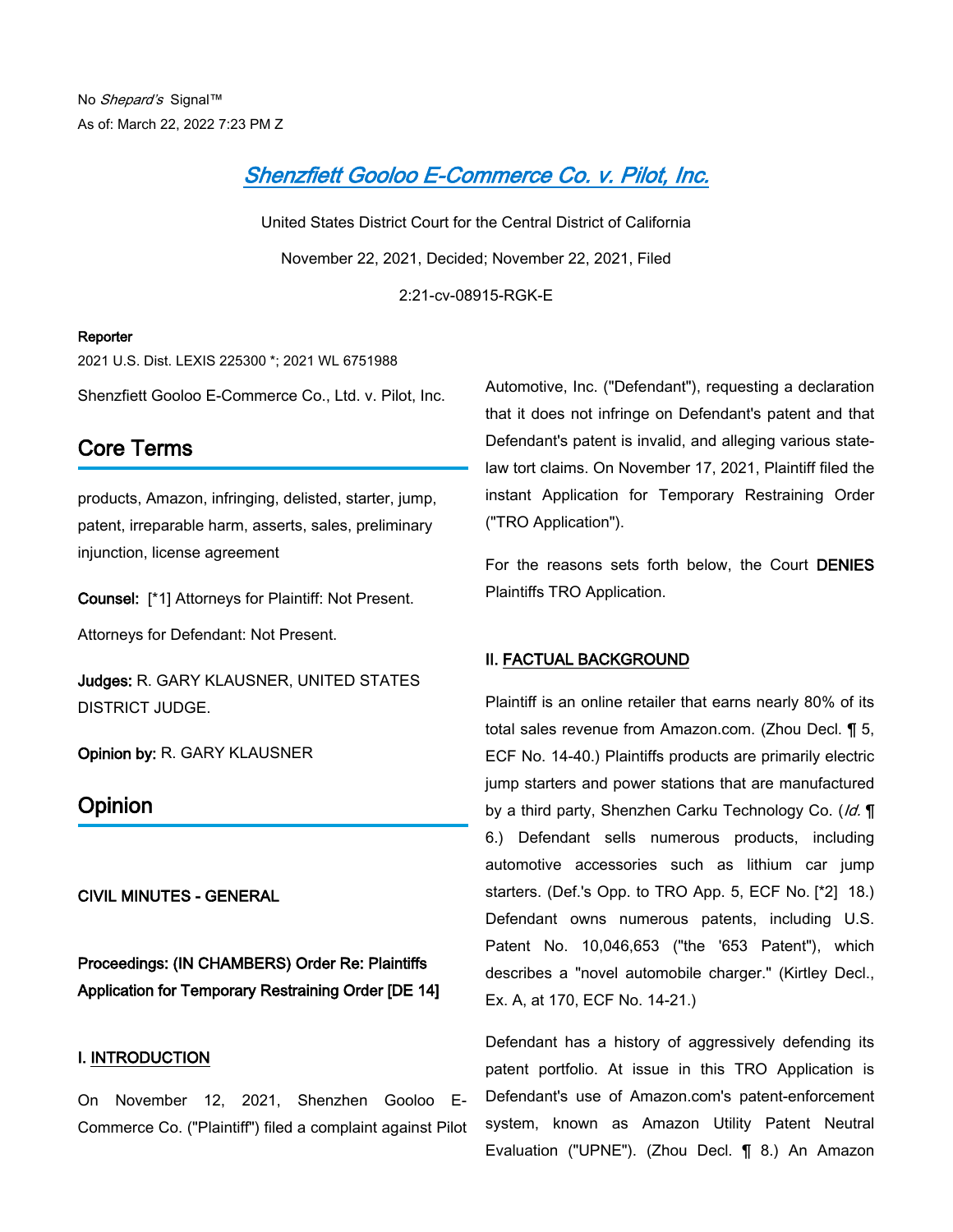seller may submit a patent infringement complaint via UPNE, whereupon Amazon will review the complaint and then usually urge the parties to come to a mutually beneficial resolution. If the parties are not able to reach a resolution, Amazon may choose to remove the allegedly infringing products from its online store. (Wan Decl., Ex. 6, ECF No. 14-10.) While UPNE evaluators generally do not consider a patent's validity, they do determine whether the patent owner is "likely to prove" that the accused products infringe upon the asserted claim. (*Id.*)

In June 2020, Defendant initiated a challenge under the UPNE system, alleging that some of Plaintiff's products infringed upon the '653 Patent's claims. (Wan Decl., Ex. 7 at 67, ECF No. 14-11.) In October 2020, the UPNE evaluator found that Defendant was "likely [\*3] . . . able to prove" that the accused products infringed upon the '653 Patent. (Wan Decl., Ex. 8, ECF No. 14-11.) After Amazon delisted the accused products. Plaintiff and Defendant entered into a settlement and licensing agreement, which resulted in Amazon re-listing Plaintiffs products. (Zhou Decl. ¶ 12.) As part of the licensing agreement, Plaintiff was obligated to timely and accurately report its jump starter sales to Defendant. (Def.'s Opp. to TRO App. at 6.)

The parties disagree on the events that occurred after they entered into the licensing agreement. Plaintiff asserts that its manufacturer redesigned the circuitry and source code of its jump starters so that they would not infringe upon the '653 Patent. (Zhou Decl. ¶ 13.) Plaintiff then sold some of its allegedly non-infringing products under the same Amazon Standard Identification Numbers ("ASIN") as its infringing products in order to preserve its reviews and ratings. (*Id.* ¶ 14.) Plaintiff asserts that it alerted Defendant that the majority of its sales from Q3 2021 onward would be from the redesigned products, and that it provided Defendant with a list of the ASINs used to sell those

products. (Wan Decl., Ex. 12 at 83, ECF No. 14-16.) Defendant, [\*4] on the other hand, asserts that Plaintiff was consistently underreporting its jump starter product sales, which was a material breach of the parties' licensing agreement. (Def.'s Opp. to TRO App., at 6.) Defendant, focusing on the fact that Plaintiff admittedly sells its non-infringing products under some of the same ASINs as its infringing products, believes that Plaintiffs sales are not limited to the non-infringing products, but also include products covered by the licensing agreement (*Id.* at 8.)

After the parties were unable to resolve then dispute. Defendant submitted a second challenge under UPNE on September 14, 2021, requesting that Amazon once again delist the allegedly infringing products. (Wan Decl., Ex. 13, ECF No. 14-17.) Plaintiff asserts that Amazon immediately delisted the accused products, including ASIN B07BLM981K (the "GP2000 jump starter") and ASIN B07QDXL1PW (the "GP4000 jump starter"). (Zhou Decl. ¶¶ 17-18.) In response. Plaintiff sent five appeals to Amazon: four in September and one in November. Each was summarily denied. (*Id.* ¶ 19.)

#### **III. JUDICIAL STANDARD**

While a preliminary injunction is intended to preserve the status quo pending a judgment on the merits, a  $\lceil *5 \rceil$ TRO is intended to preserve the status quo only until a preliminary injunction hearing can be held. *[Hoechst](https://advance.lexis.com/api/document?collection=cases&id=urn:contentItem:3W64-32C0-0038-X32P-00000-00&context=1000516)  [Diafoil Co. v. Nan Ya Plastics Corp., 174 F.3d 411, 422](https://advance.lexis.com/api/document?collection=cases&id=urn:contentItem:3W64-32C0-0038-X32P-00000-00&context=1000516)  [\(4th Cir. 1999\)](https://advance.lexis.com/api/document?collection=cases&id=urn:contentItem:3W64-32C0-0038-X32P-00000-00&context=1000516)* (citing *[Granny Goose Foods, Inc. v. Bhd.](https://advance.lexis.com/api/document?collection=cases&id=urn:contentItem:3S4X-CDW0-003B-S3WR-00000-00&context=1000516)  [of Teamsters & Auto Truck Drivers Local No. 70 of](https://advance.lexis.com/api/document?collection=cases&id=urn:contentItem:3S4X-CDW0-003B-S3WR-00000-00&context=1000516)  [Alameda Cty., 415 U.S. 423, 439, 94 S. Ct. 1113, 39 L.](https://advance.lexis.com/api/document?collection=cases&id=urn:contentItem:3S4X-CDW0-003B-S3WR-00000-00&context=1000516)  [Ed. 2d 435 \(1974\)](https://advance.lexis.com/api/document?collection=cases&id=urn:contentItem:3S4X-CDW0-003B-S3WR-00000-00&context=1000516)*). "Consequently. [TROs] are of limited duration, not—like preliminary injunctions—of indefinite duration." *Id.*

Despite this difference, the standard for a TRO is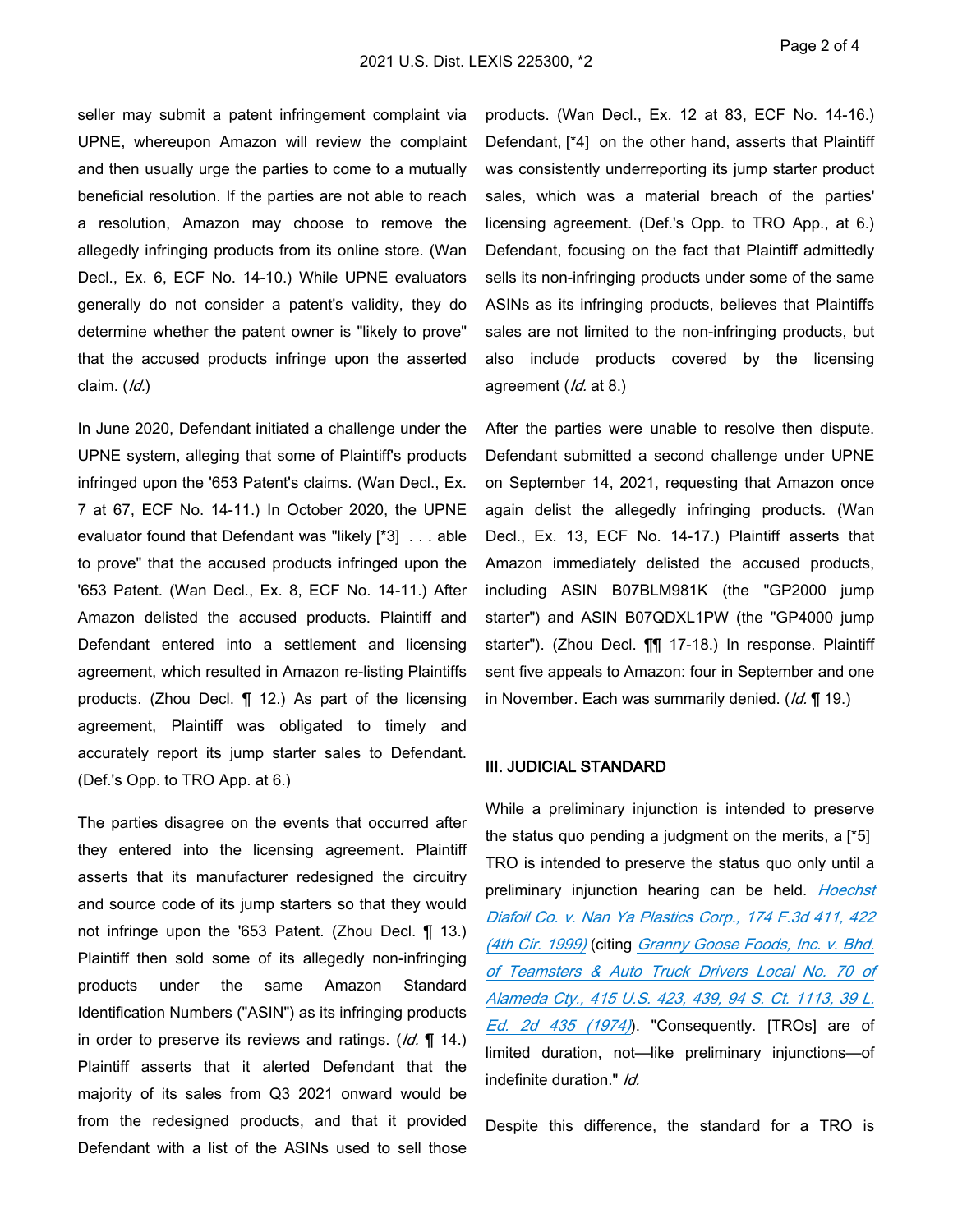"substantially identical" to the standard for a preliminary injunction. *See [Stuhlbarg Int'l Sales Co., Inc. v. John D.](https://advance.lexis.com/api/document?collection=cases&id=urn:contentItem:42C0-31N0-0038-X2G9-00000-00&context=1000516)  [Brush & Co., 240 F.3d 832, 839 n.7 \(9th Cir. 2001\)](https://advance.lexis.com/api/document?collection=cases&id=urn:contentItem:42C0-31N0-0038-X2G9-00000-00&context=1000516)*. To obtain a TRO or a preliminary injunction, the moving party must show: (1) a likelihood of success on the merits; (2) a likelihood of irreparable harm to the moving party in the absence of preliminary relief; (3) that the balance of equities tips in favor of the moving party; and (4) that an injunction is in the public interest. *[Winter v.](https://advance.lexis.com/api/document?collection=cases&id=urn:contentItem:4TX2-8KV0-TXFX-13DV-00000-00&context=1000516)  [Natural Res. Def Council, Inc., 555 U.S. 7, 20, 129 S.](https://advance.lexis.com/api/document?collection=cases&id=urn:contentItem:4TX2-8KV0-TXFX-13DV-00000-00&context=1000516)  [Ct. 365, 172 L. Ed. 2d 249 \(2008\)](https://advance.lexis.com/api/document?collection=cases&id=urn:contentItem:4TX2-8KV0-TXFX-13DV-00000-00&context=1000516)*. The court may also apply a sliding scale test, in which the elements of the *[Winter](https://advance.lexis.com/api/document?collection=cases&id=urn:contentItem:4TX2-8KV0-TXFX-13DV-00000-00&context=1000516)* test are balanced "so that a stronger showing of one element may offset a weaker showing of another." *[All. for the Wild Rockies v. Cottrell, 632 F.3d 1127, 1131](https://advance.lexis.com/api/document?collection=cases&id=urn:contentItem:521H-5N81-652R-80P4-00000-00&context=1000516)  [\(9th Cir. 2011\)](https://advance.lexis.com/api/document?collection=cases&id=urn:contentItem:521H-5N81-652R-80P4-00000-00&context=1000516)*. Even under the sliding scale test, however, a plaintiff must demonstrate imminent irreparable ha; a court must not issue a TRO without such a showing. *[Oakland Tribune, Inc. v. Chronicle Pub.](https://advance.lexis.com/api/document?collection=cases&id=urn:contentItem:3S4X-H130-0039-P4D5-00000-00&context=1000516)  [Co., Inc., 762 F.2d 1374, 1376 \(9th Cir. 1985\)](https://advance.lexis.com/api/document?collection=cases&id=urn:contentItem:3S4X-H130-0039-P4D5-00000-00&context=1000516)*. The moving party has the burden of persuasion. *[Hill v.](https://advance.lexis.com/api/document?collection=cases&id=urn:contentItem:4K5H-6H70-004C-0020-00000-00&context=1000516)  [McDonough, 547 U.S. 573, 584, 126 S. Ct. 2096, 165 L.](https://advance.lexis.com/api/document?collection=cases&id=urn:contentItem:4K5H-6H70-004C-0020-00000-00&context=1000516)  [Ed. 2d 44 \(2006\)](https://advance.lexis.com/api/document?collection=cases&id=urn:contentItem:4K5H-6H70-004C-0020-00000-00&context=1000516)*.

#### **IV. DISCUSSION**

Plaintiff seeks a TRO ordering Defendant to withdraw its September 14, 2021 UPNE challenge, thus allowing Plaintiff to continue [\*6] selling its products until the Coiut can hold a preliminary injunction healing. Because Plaintiff has not demonstrated imminent irreparable harm prior to such a hearing, the Court **DENIES** the TRO Application.<sup>1</sup>

Plaintiff argues that Defendant's actions have caused it

to lose half of its revenue. As a result, it may be forced to lay off half of its workforce and faces the possibility that Amazon might "completely shut down Gooloo's storefronts," resulting in the company going out of business. (TRO App., at 16, ECF No. 14.) Plaintiff further asserts that an inability to sell its best-selling products during the holidays will only worsen its financial outlook. (*Id.* at 17.) Finally, Plaintiff argues that it faces a loss of consumer goodwill if its products continue to be delisted, as a delisted product rapidly falls in the Amazon rankings and results in fewer page views for the seller. (*Id.*)

Loss of business and diversion of potential customers may be irreparable harm. *See, e.g.. [Am. Trucking Ass](https://advance.lexis.com/api/document?collection=cases&id=urn:contentItem:4VWC-8TR0-TXFX-D1YK-00000-00&context=1000516)  ['n, Inc. v. City of Los Angeles, 559 F.3d 1046, 1052 \(9th](https://advance.lexis.com/api/document?collection=cases&id=urn:contentItem:4VWC-8TR0-TXFX-D1YK-00000-00&context=1000516)  [Cir. 2009\)](https://advance.lexis.com/api/document?collection=cases&id=urn:contentItem:4VWC-8TR0-TXFX-D1YK-00000-00&context=1000516)*; *[Beyond Blond Prods. LLC v. Heldman, 479](https://advance.lexis.com/api/document?collection=cases&id=urn:contentItem:60MG-JMB1-JWXF-20GJ-00000-00&context=1000516)  [F. Supp. 3d 847, 888 \(CD. Cal. 2021\)](https://advance.lexis.com/api/document?collection=cases&id=urn:contentItem:60MG-JMB1-JWXF-20GJ-00000-00&context=1000516)*. Past lost sales, however, are a quintessential example of harm that may be remedied legally, via an award of money damages. *[L.A. Mem'l Coliseum Comm'n v. Nat'l Football League,](https://advance.lexis.com/api/document?collection=cases&id=urn:contentItem:3S4X-6VK0-0039-W3SF-00000-00&context=1000516)  [634 F.2d 1197, 1202 \(9th Cir. 1980\)](https://advance.lexis.com/api/document?collection=cases&id=urn:contentItem:3S4X-6VK0-0039-W3SF-00000-00&context=1000516)* (holding that economic harm is not normally irreparable). While Plaintiff argues that [\*7] the delisting could ultimately destroy its business. Plaintiffs irreparable harm argument faces a critical problem: it does not appear that its "flagship" products have actually been removed from Amazon's website. Plaintiff asserts that the GP2000 and GP4000, "top seller[s] [and] Flagship produces] . . . were delisted," and that sales have never recovered "since the two Flagship Products remain delisted." (Zhou Decl. ¶¶ 17-18, 20.) As Defendant notes, however, these products, along with many others, remain available for purchase on Amazon. Indeed, as of November 19, 2021, the GP 4000 was Amazon's tenth best-selling jump starter, and the GP2000 was the twenty-seventh best-selling jump starter. *See*

https://www.amazon.com/gp/bestsellers/automotive/318

<sup>1</sup>Because a party may not obtain a TRO without showing imminent irreparable harm, the Coiut does not analyze the remaining Winter factors.